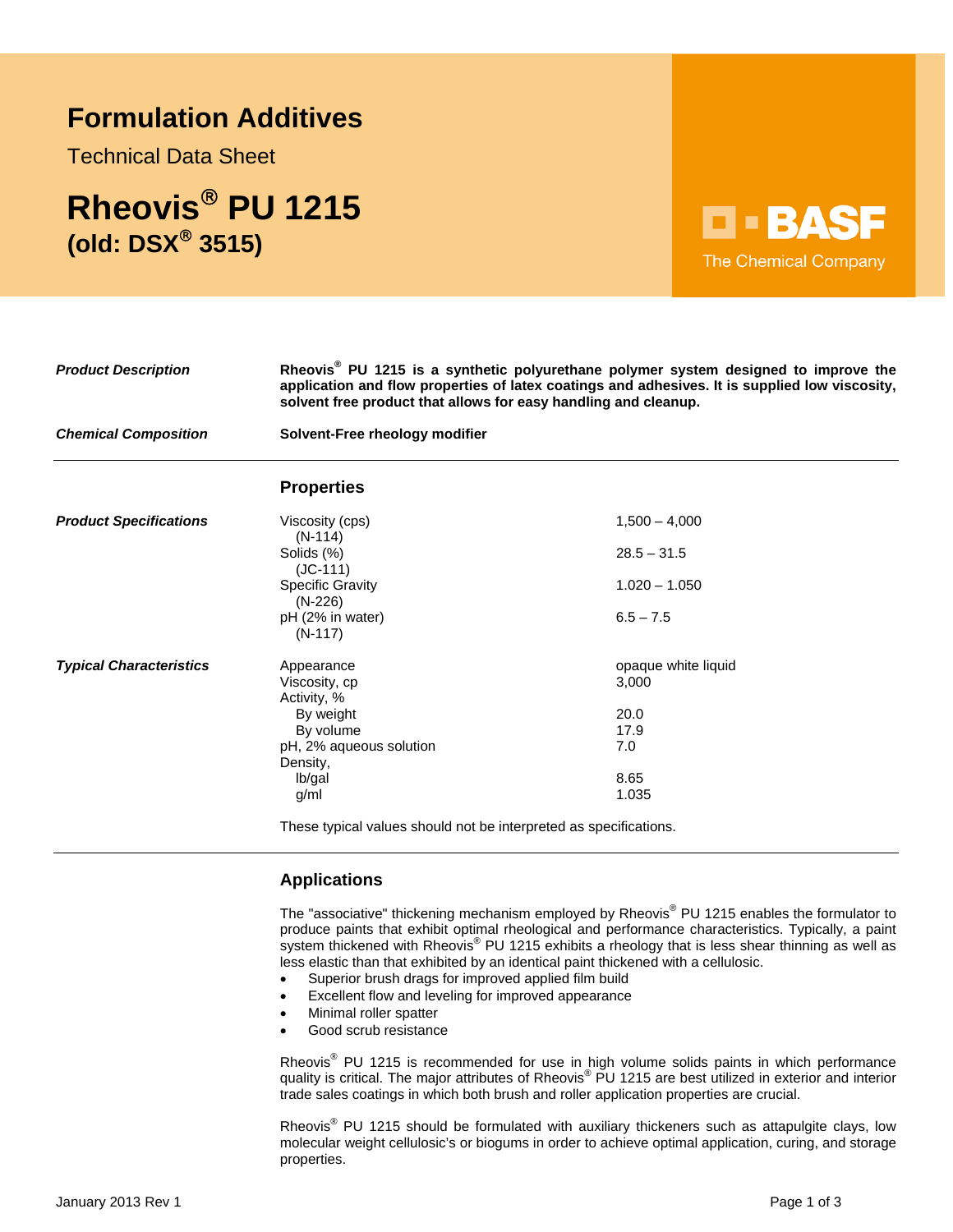Although Rheovis<sup>®</sup> PU 1215 can be added to paint as is; it may be desirable to cut viscosity for easier handling. Rheovis<sup>®</sup> PU 1215 can be diluted with a variety of water-soluble coalescents, including butyl carbitol and butoxytriglycol.

### **Performance Properties: Interior Vinyl Acrylic Semi-Gloss Paint**



Ku Loss on Tinting - 3 Ozs Degussa Colorants

**Performance Properties: Interior Vinyl Acrylic Semi-Gloss Paint** 

Low Shear Viscosity - Kus







**Dosage** *Typical use levels range from 5-12 solid pounds per 100 gallons.*